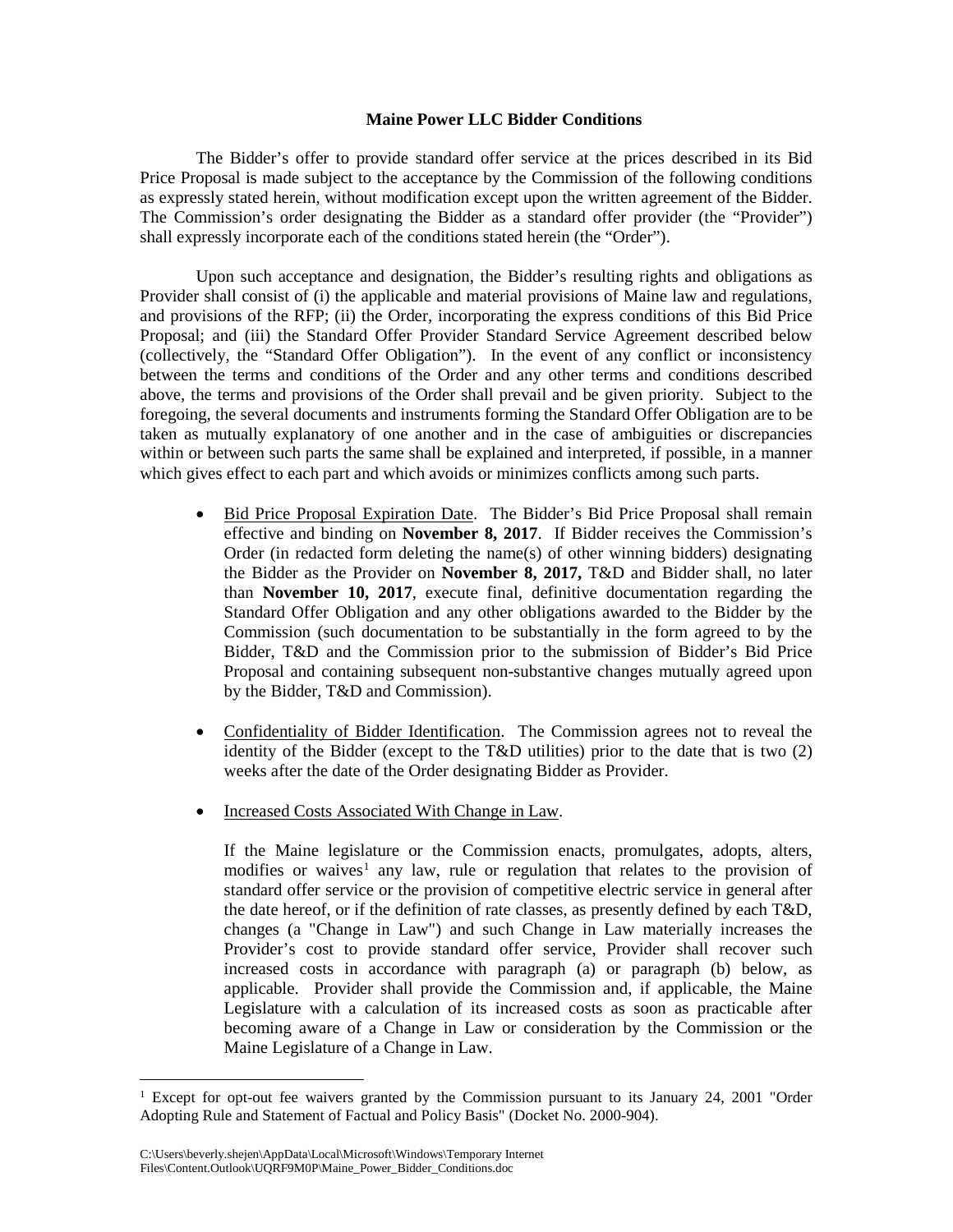(a) If the Commission finds that Provider's calculation reasonably reflects its increased costs, the Commission shall increase the price of standard offer service paid by retail standard offer customers at the time a Change in Law becomes effective or take other action so that Provider recovers increased costs in accordance with Provider's calculation.

(b) If the Commission does not find that Provider's calculation reasonably reflects its increased costs, the Commission may increase the price of standard offer service paid by retail customers or take other action such that Provider recovers increased costs in accordance with the Commission's calculation. In this event, Provider may invoke binding arbitration of the increased cost amount by notice to the Commission. Any such arbitration shall be conducted in accordance with the rules of the American Arbitration Association, except as otherwise provided herein. A final arbitration decision shall be rendered no later than ninety (90) days after the date on which Provider provides notice to the Commission that it has invoked arbitration. From and after the date of Provider's arbitration notice and until the conclusion of any such arbitration proceeding pursuant to final decision of the arbitrators, Provider may recover from the T&D the difference between the increased cost amount as calculated by Provider and the amount being paid to Provider in respect of such increased costs. If the amount awarded pursuant to such arbitration is materially less than the amount recovered by Provider from the T&D in respect of the Change in Law during the pendency of the arbitration, Provider shall refund such difference to the T&D, together with interest on such difference calculated at an effective annual rate equal to the lesser of (i) eighteen percent (18%), and (ii) the maximum rate permitted by applicable law.

Notwithstanding the foregoing, if upon receipt of reasonable prior direct notification of a proposed Change in Law, Provider fails within the time prescribed in such notice to inform the Maine Legislature or the Commission, pursuant to applicable procedures identified in such notice, of the impact that a Change in Law under consideration would have on Provider's cost to provide standard offer service, Provider shall not be entitled to cause the Commission to undertake action with respect to its increased costs or to engage in arbitration proceedings with respect thereto as provided in clause (a) or (b) above..

- Increased Costs Associated with ISO-New England, Inc. Winter Reliability Programs. In the event Provider is subject to out-of-market charges imposed by the ISO-New England, Inc. ("ISO-NE") and approved by the Federal Energy Regulatory Commission for purposes of ensuring service reliability during the winter period, and such charges materially increase the Provider's cost to provide standard offer service, Provider shall be entitled to request recovery of such increased costs.
- Termination by Provider. In the event of a default on the part of the T&D which results in termination of the SOP Agreement, or an unlawful or arbitrary action by the Maine Legislature or the Commission or other action by the Commission (other than as a result of a Provider Default) as a result of which Provider ceases to receive full compensation for standard offer service at the rate and upon the terms specified herein or Provider is removed as the standard offer provider or ceases to retain the right to provide standard offer service for the entire term specified herein, Provider shall have the right (among other remedies if applicable) to terminate its obligation to provide standard offer service, the exercise of which shall terminate all of Provider's